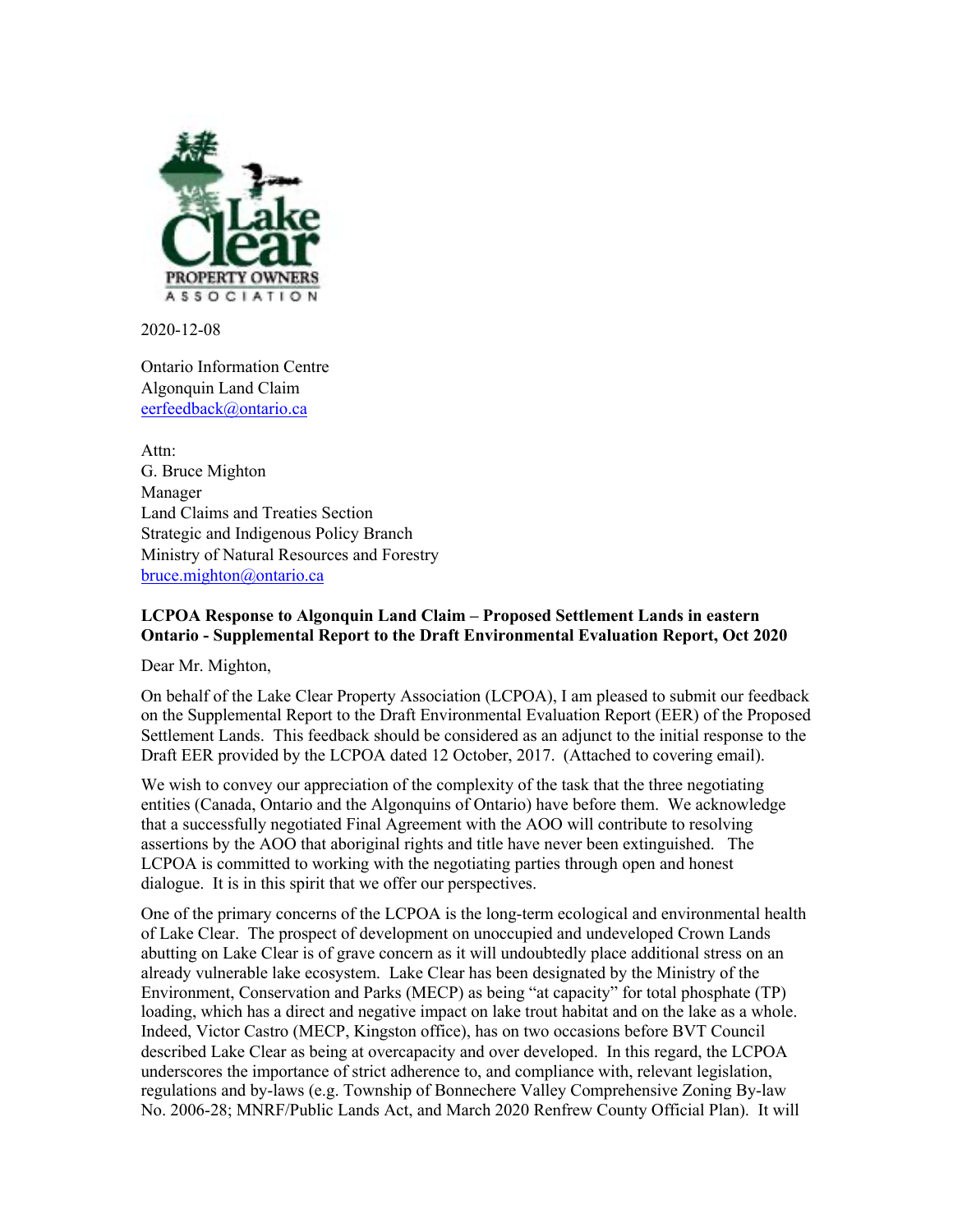be incumbent upon the appropriate authorities (e.g. MNRF and Township of Bonnechere Valley) to ensure that any development undertaken by owners of properties on Lake Clear, including the Algonquins of Ontario, is undertaken in a way to minimize further stress on the Lake. This includes active monitoring and if necessary, enforcement by these authorities.

The second item we wish to identify is related to a lack of clarity regarding how access to the proposed Land Parcels contained in 58B and 58C will be established and utilized. We understand that some property owners may have already provided their input under separate cover. The 2016 Agreement-in-Principle states that land will not be expropriated from private owners, and access to private property and/or navigable waterways will not be lost. That said, many property owners of Lake Clear have raised legitimate questions about the impacts that access to the proposed Land Parcels could have on their properties. For purposes of specific examples we note it is our understanding that Gierman Road is a private road over privately owned property, that Trebbien Road is a private road over privately owned property excepting a short section from the McGrath Road to the existing farmhouse and those sections on Crown Land and that Donahue Trail is a private road over privately owned property excepting an extremely short section on Crown Land. Note that over 30 private roads access waterfront properties compared to only 3 municipality maintained roads. The LCPOA proposes that an information session led by officials of the BV township and the MNRF with interested Lake Clear property owners could serve as an excellent opportunity clarify any outstanding issues regarding access.

In closing, the LCPOA did not receive confirmation from officials of the MNRF that our input to the 2017 Draft EER had been received. Furthermore, it is unclear at this time whether or not any of the issues raised by the LCPOA (e.g. land selection, impacts on fisheries and tourism) have been considered as part of this comprehensive land claim process. We appreciate that officials of the MNRF are likely inundated with input from many stakeholders, but we respectfully request that we be provided with the opportunity to meet with officials to discuss the 2017 feedback, or perhaps at the public meeting proposed above.

Respectfully submitted.

LAKE CLEAR PROPERTY OWNERS ASSOCIATION

Sincerely yours,

Judy Bates President LCPOA judybateson@gmail.com

cc.

Hon. John Yakabuski Minister Natural Resources and Forestry minister.mnrf@ontario.ca

Jennifer Griffin Chief Negotiator Land Claims and Treaties Section Ministry of Natural Resources and Forestry jennifer.griffin@ontario.ca